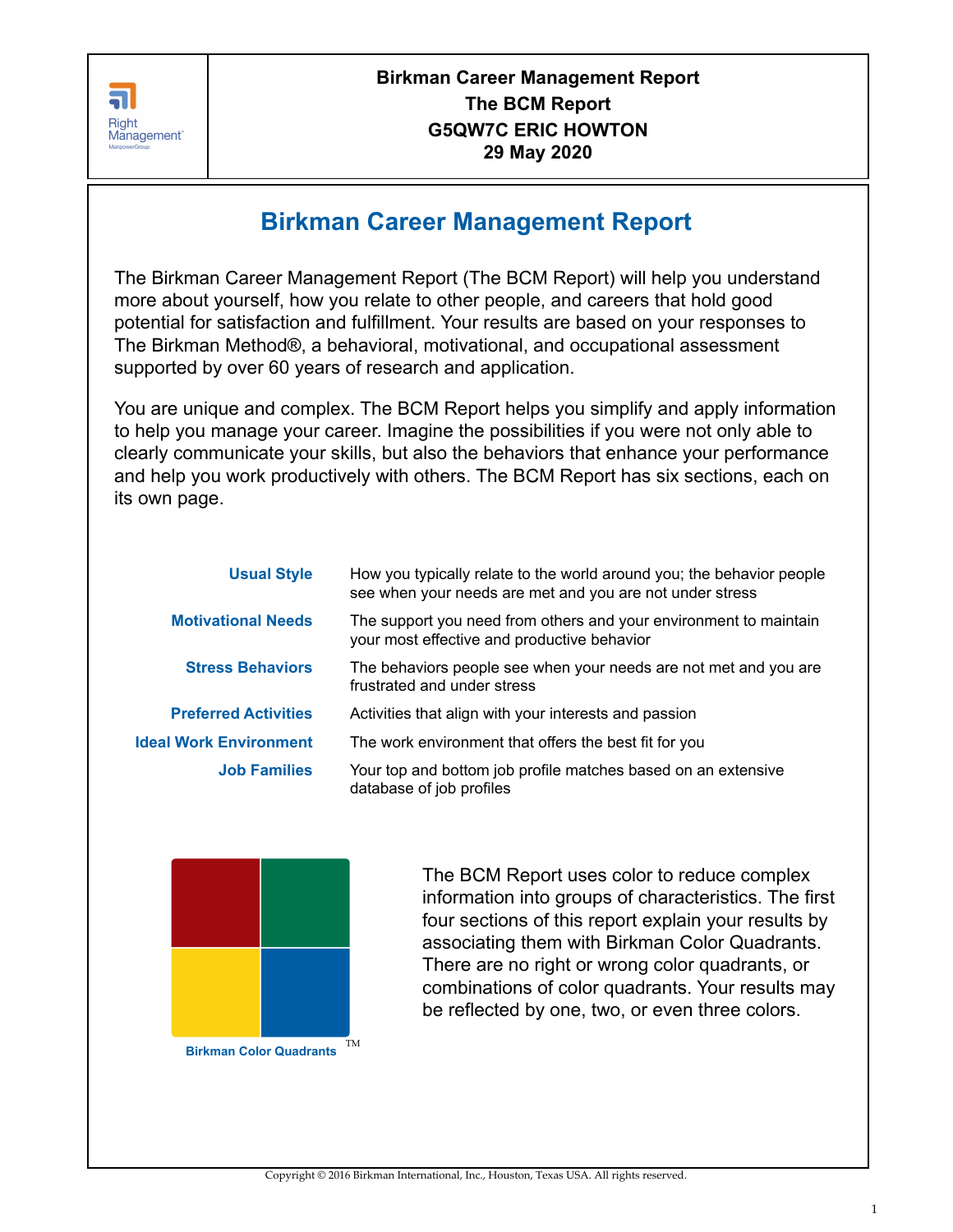

Your Usual Style is the proactive, positive, and adaptable behavior you have learned to use to achieve successful outcomes. These strength behaviors help you work productively and are often seen as your strengths by others. Strength behaviors are comfortable and easy for you to use.

### **Your Usual Style is:**

- Careful
- Focused
- Low-key
- Team-minded
- Detached

## **In describing yourself to others indicate that:**

- You are able to easily focus on task at-hand
- You pay attention to detail and follow through
- You adapt easily to organizational structure
- You are patient with long-term projects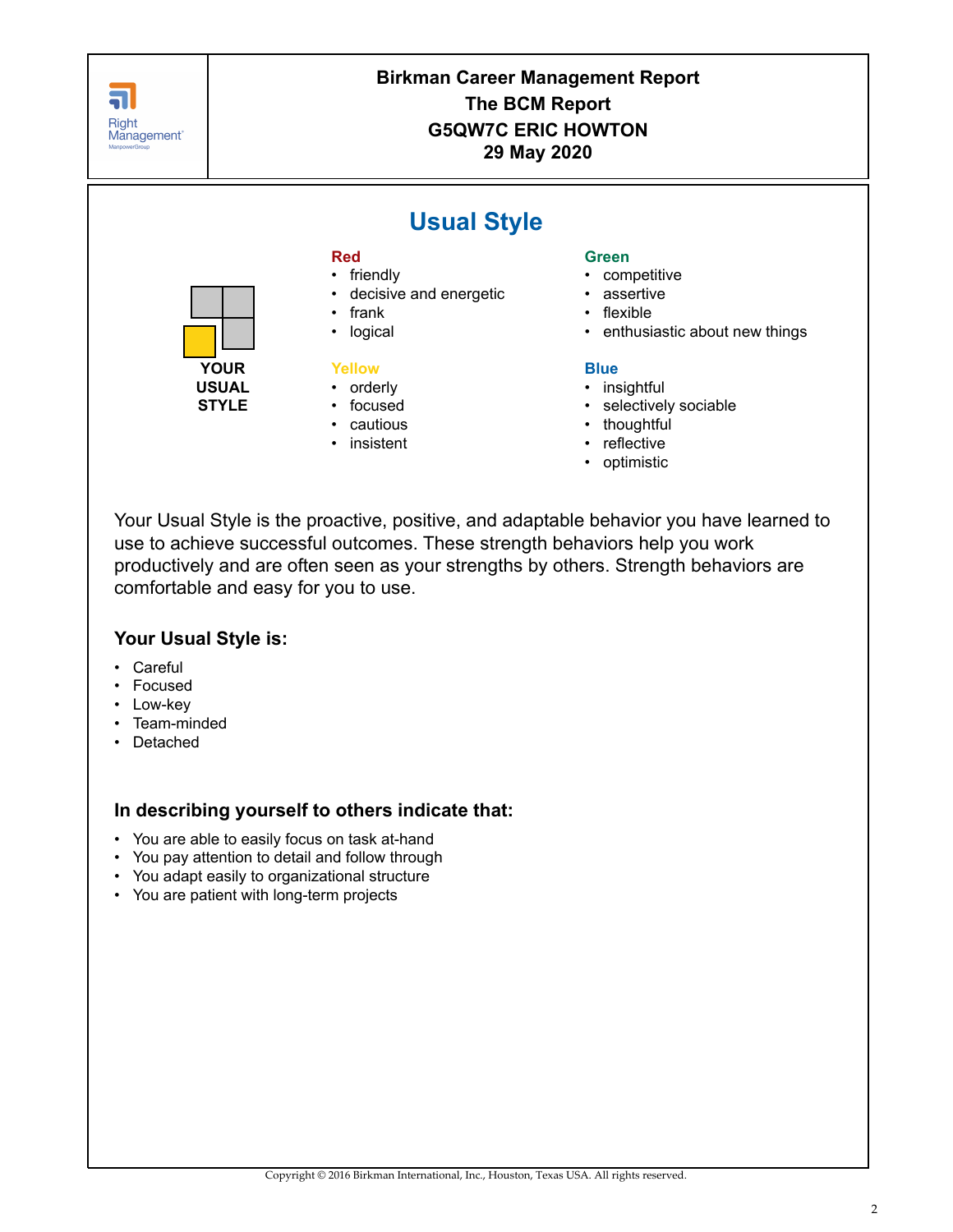

Your Motivational Needs are an important part of who you are. They represent a unique internal perspective that governs how you want to be treated, supported, and motivated. Needs are not behavior, but your needs are a principal driver of your behavior which the people around you see and experience. Needs also significantly impact your overall sense of well-being and satisfaction.

## **Your Motivational Needs indicate that you prefer:**

- Casual, matter-of-fact relationships
- Strong, direct authority
- An outlet for your energy
- Directive scheduling

### **To access these attributes within an organization, ask questions such as:**

- Is direct, straight-forward communication encouraged?
- What is the pace of action like within the organization?
- Are instructions and expectations concise and clearly communicated?
- What is the leadership style of the person to whom I will be reporting?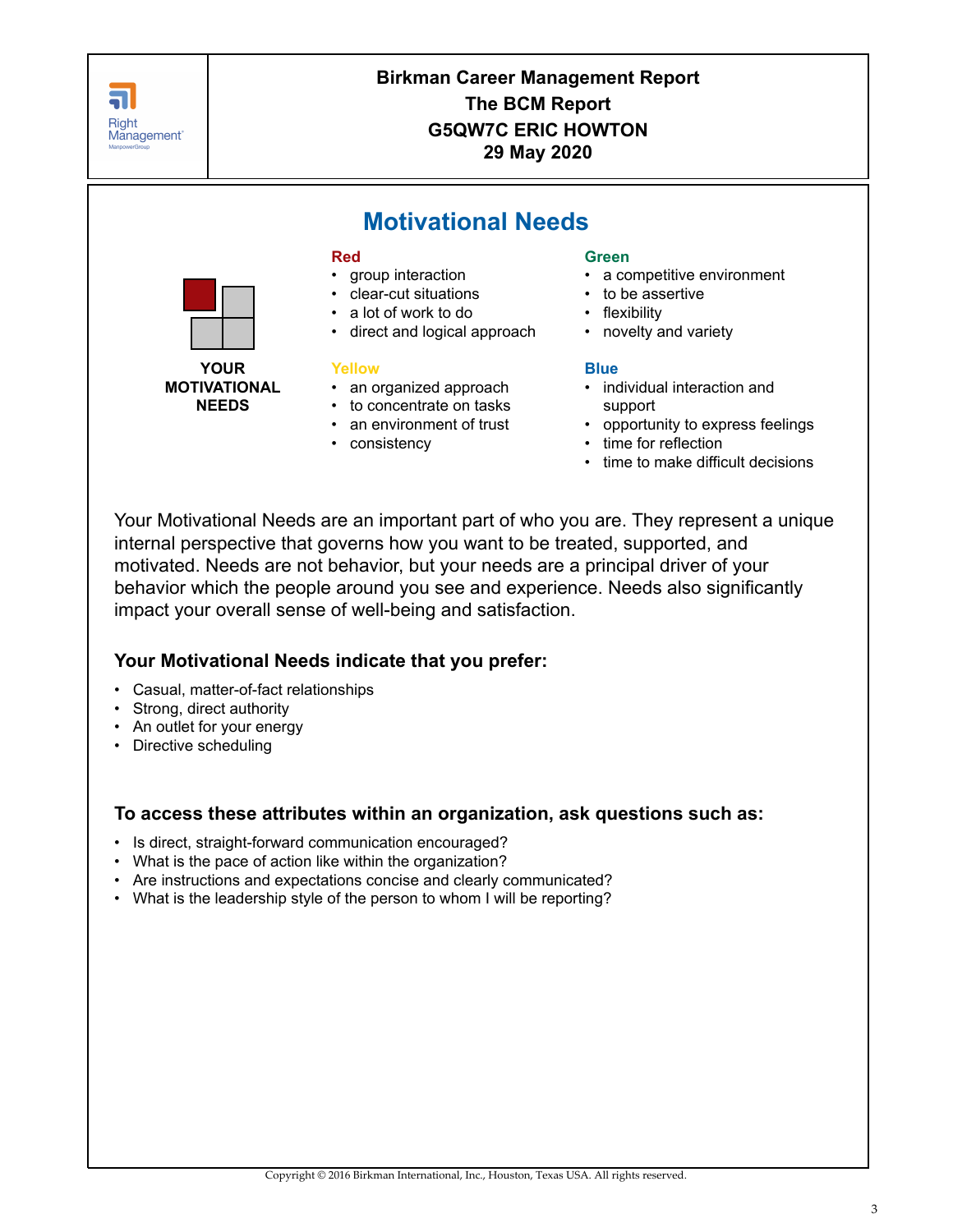

Your Stress Behaviors are negative frustration behaviors that occur when your Motivational Needs are not met. They are often seen by others as ineffective and inflexible. Stress Behaviors can be quite costly in terms of relationships and personal productivity.

### **When frustrated and under stress, you may:**

- Find it difficult to provide individual support
- Find yourself busy for the sake of it
- Become insensitive
- Be impulsive
- Feel restless

## **To manage Stress Behaviors when they occur:**

- Take time to be thoughtful and reflective
- Take time to listen to what others are saying
- Create or revise a priority list to guide your actions
- Ask for others opinions and listen to them
- Practice being optimistic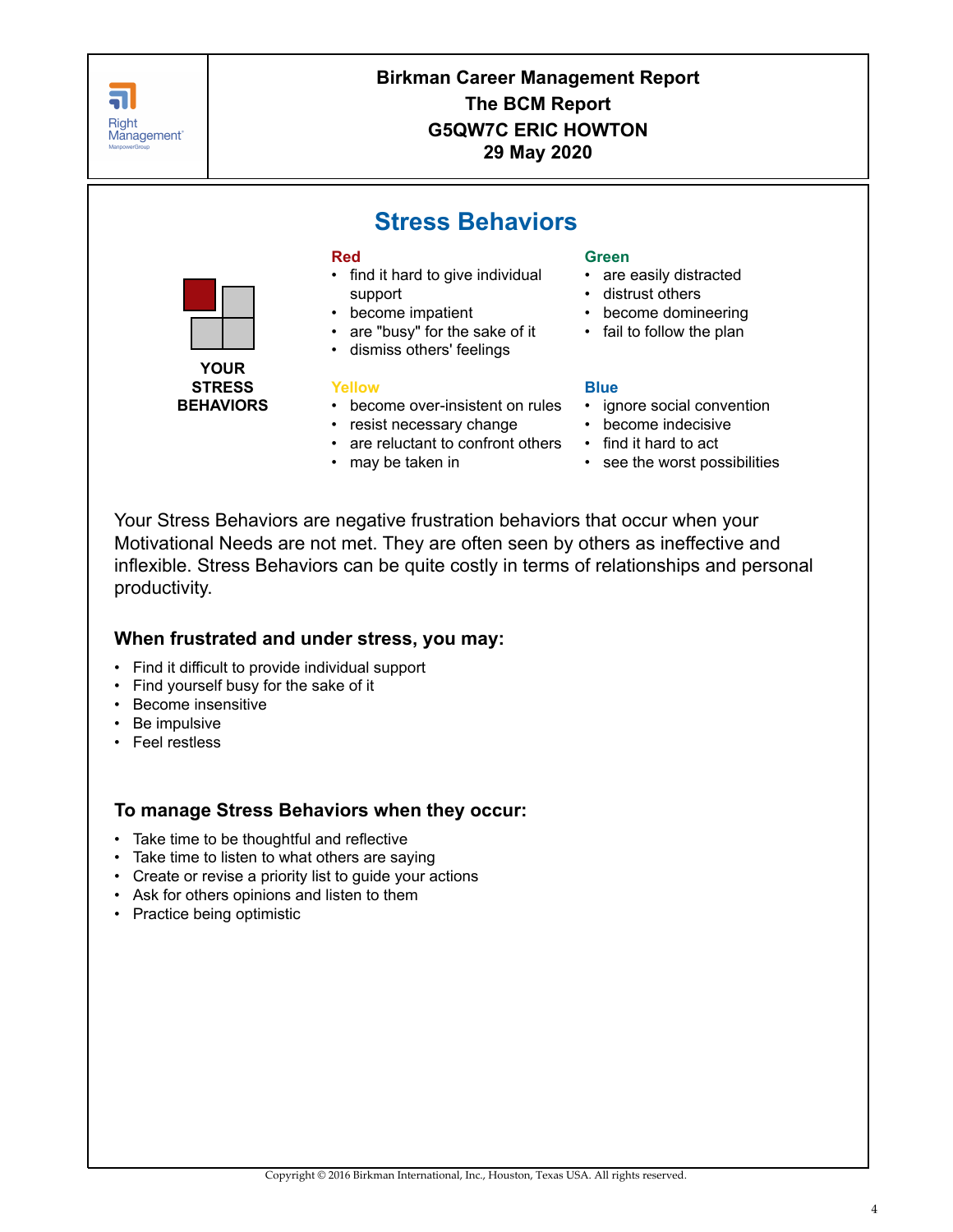

Your Preferred Activities impact the type of work you like doing, the hobbies you select, and the activities you enjoy. They do not represent your talent or learned skills, although people often develop skill in activities they enjoy. Participating in preferred activities is important to having a fulfilling career and satisfying life style.

## **You will be drawn most heavily to job roles that involve:**

- Innovation and implementation of concepts
- Producing tangible outcomes
- Fiscal responsibility and analysis
- Establishing structure and insuring quality

### **Job functions that will attract you will allow for:**

- Exploring curiosity and thinking of new ways to make process/products more efficient and effective; testing new ideas using practical methods
- Working on concrete projects that produce a tangible product or service; opportunities to participate in hands-on work
- Working with budgets or other numerical data for purposes of analysis and decision
- Placing importance on consistency and have clearly defined operational standards; opportunities to use proven processes to ensure quality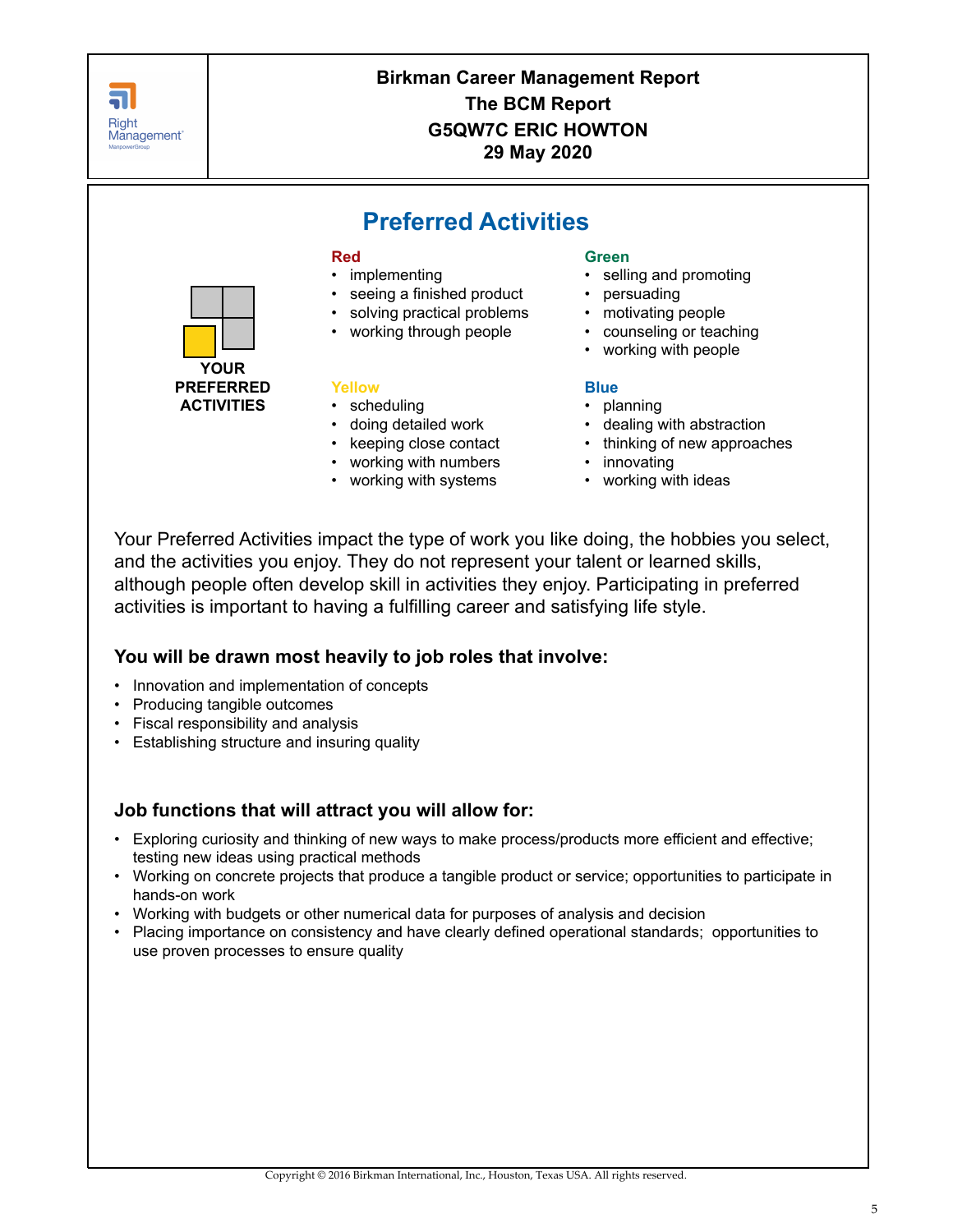

# **Ideal Work Environment**

The Ideal Work Environment graphs help you target work environments that can best support you and offer the greatest potential for your success. The bar graphs below show how closely your personality profile matches the profiles of satisfied people working in each of the four environments. The length of your bars indicates the degree of similarity.

| <b>More Similar</b><br><b>Less Similar</b> | <b>Definition</b>                                                                                                                                                                                                                                                      |
|--------------------------------------------|------------------------------------------------------------------------------------------------------------------------------------------------------------------------------------------------------------------------------------------------------------------------|
| <b>Process</b>                             | Process environments place emphasis on standards and<br>quality. These environments will have established policy and<br>procedures that guide how work is performed. These<br>environments value measurement and concrete details.                                     |
| <b>Operational</b>                         | Operational environments place emphasis on tangible<br>results and operational efficiencies. Work is typically<br>performed in an expedited manner with focus being on<br>results. These environments typically are associated with<br>tangible products and services. |
| <b>Exploratory</b>                         | Exploratory environments place emphasis on new ideas and<br>innovative thought. These environments are characterized<br>by specialized knowledge in specific fields, autonomous<br>leadership practices, and long-term vision.                                         |
| <b>Relational</b>                          | Relational environments place emphasis on people and<br>stakeholder relationships. Growth and production are<br>measured through the satisfaction of the client. These<br>environments value influence and a sense of competition.                                     |

## **Target work environments that:**

- Stress stability and quality
- Have defined measurements for performance
- Promote a strong process orientation
- Provide consistent and defined procedures
- Promote democratic leadership

### **Ask these types of questions when assessing a work environment:**

- Are there clear operating policies and procedures within the department/company?
- Is the environment stable and predictable or risk-taking?
- Does the department/company use quantifiable measurements to assess projects and performance?
- Does the department/company stress quality and accuracy over speed in taking action?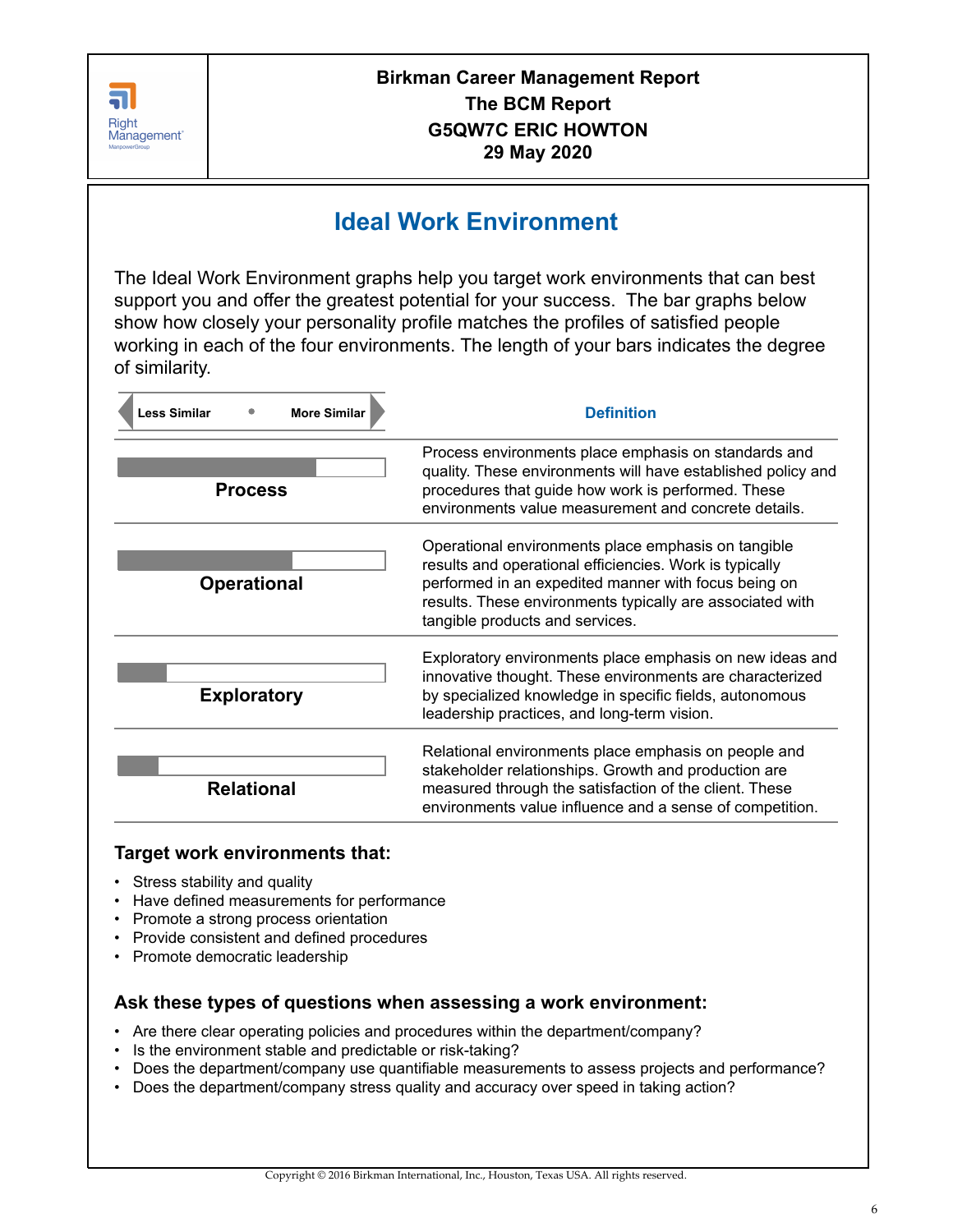

# **Job Families**

The Job Families bar graphs can help you develop a career path that is likely suited to your interests and behavioral strengths by showing how similar you are to satisfied people working in those fields. The length of your bars indicates the degree of similarity.

Use the career groups as a general guide and not as a definitive or exhaustive list of occupational fields. This information can serve as a starting point for exploring specific career paths and jobs that may be a good fit for you.

# **Top Job Families**

|                                             | ◀ Least Similar | Most Similar ▶ |
|---------------------------------------------|-----------------|----------------|
| Life, Physical, & Social Science            |                 |                |
| Engineering & Architecture                  |                 |                |
| Legal                                       |                 |                |
| <b>Transportation &amp; Material Moving</b> |                 |                |
| <b>Computer &amp; Mathematical Science</b>  |                 |                |
|                                             |                 |                |
| <b>Bottom Job Families</b>                  |                 |                |
|                                             | ◀ Least Similar | Most Similar ▶ |
| Food Preparation & Serving-Related          |                 |                |
| <b>Protective Service</b>                   |                 |                |
| Management                                  |                 |                |

Education, Training, & Library

Community & Social Services

Copyright © 2016 Birkman International, Inc., Houston, Texas USA. All rights reserved.